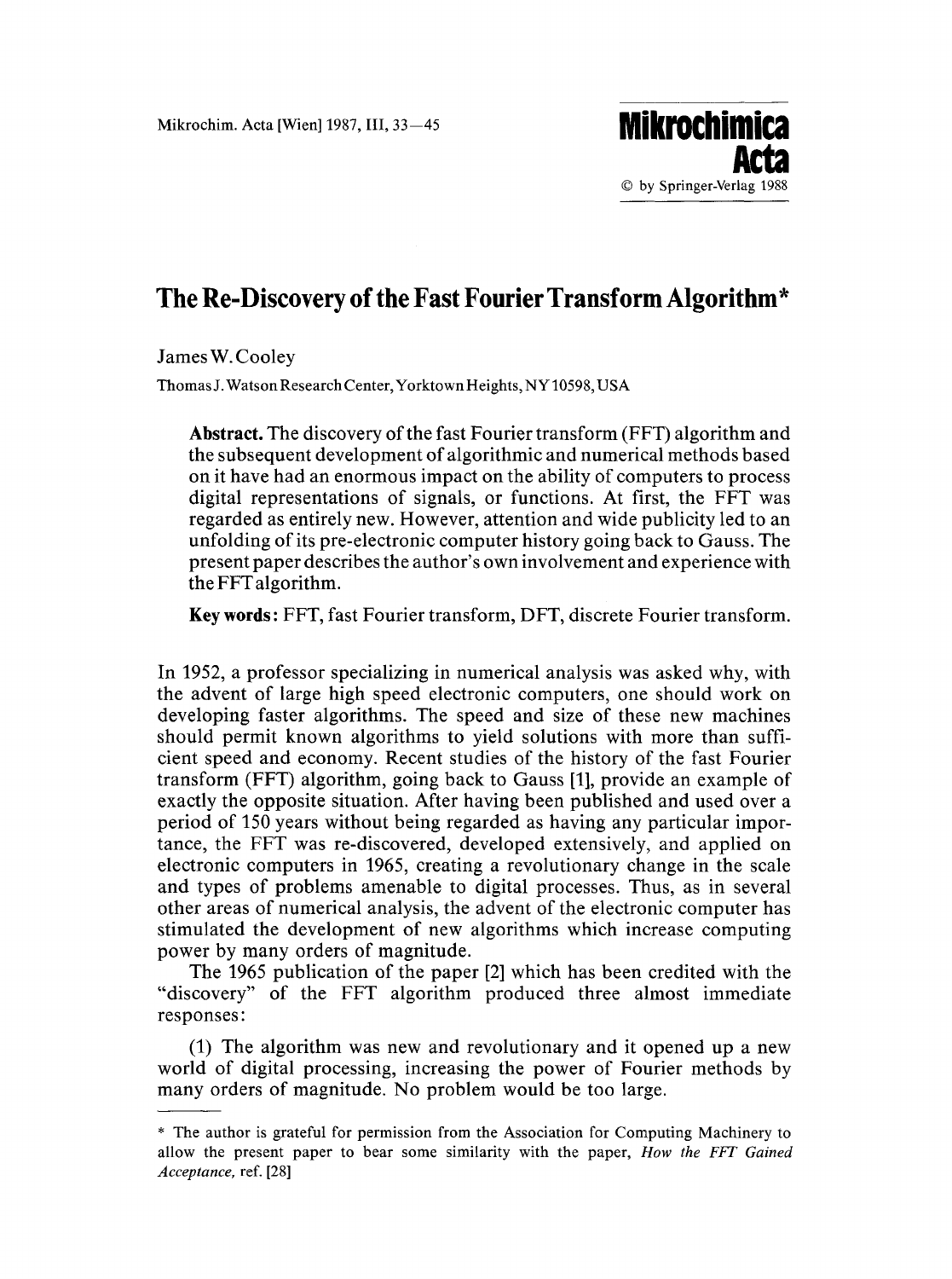(2) The algorithm was not new; it had been known and used before. (3) One of the first really good applications brought to me was too large. It was a calculation being planned by Janine Connes who was programming the calculation of Fourier transforms of interferometry data.

It was rather flattering to have my name associated with Tukey's and attached to an important algorithm. One reason for the use of our names was that our paper was where most people saw it first. Another, I suspect, was the interesting variety of permutations of the sounds in the names, resulting in names like the "Cool-Turkey algorithm" and the "Cookie-Toolie" algorithm.

I would like to describe here the events surrounding the publication of the FFT paper in 1965 and then discuss its history and applications. Before doing so, I will point out that high-speed electronic computers were in use for only about 12 years in 1965. There was a famous quotation made in the early 1950's when only a few electronic computers were in use which said that these could satisfy the computing needs of the whole world. In 1965, however, the existing computers were saturated with work and computers were sold and put into use as fast as they could be built. There was, at the time, another important technological development which increased the demand for high speed computation by many orders of magnitude. This was the development of analog-to-digital converters. These devices could produce digitized samples of a time-varying voltage several hundred thousand times per second. This meant that signals could be processed digitally instead of with analog devices. Digital signal processing (DSP) gave much better accuracy, it removed the constraint that the input-output relation was limited to what could be built with physical devices, and it permitted one to alter and optimize the input-output relation during processing. Then, with digital signal processing, came the need for numerical algorithms the most important of which were algorithms for Fourier transform and convolutions.

I have been told that this is a very mixed audience which includes specialists in many different fields and varying degrees of acquaintance with numerical processes. For those for whom the signal processing is done inside black boxes, I will simply define the Fourier transform which is at the focus of our attention. In one form, it is the expression of a "signal" or function in terms of sines and cosines, or in other words, its frequency components,

$$
x(j) = \sum_{j} a(k) \cos(jk2\pi/N) + b(K) \sin(jk2\pi/N).
$$
 (1)

I am leaving out many details, but will say that this is the discrete Fourier transform in terms of what we may regard as sample values. Fourier theory includes cases where the sums are replaced by integrals and the functions may be piecewise continuous. Another form, which makes the notation and algebra simpler, is in complex notation,

$$
x(j) = \sum_{j} \hat{x}(k)W^{jk},\tag{2}
$$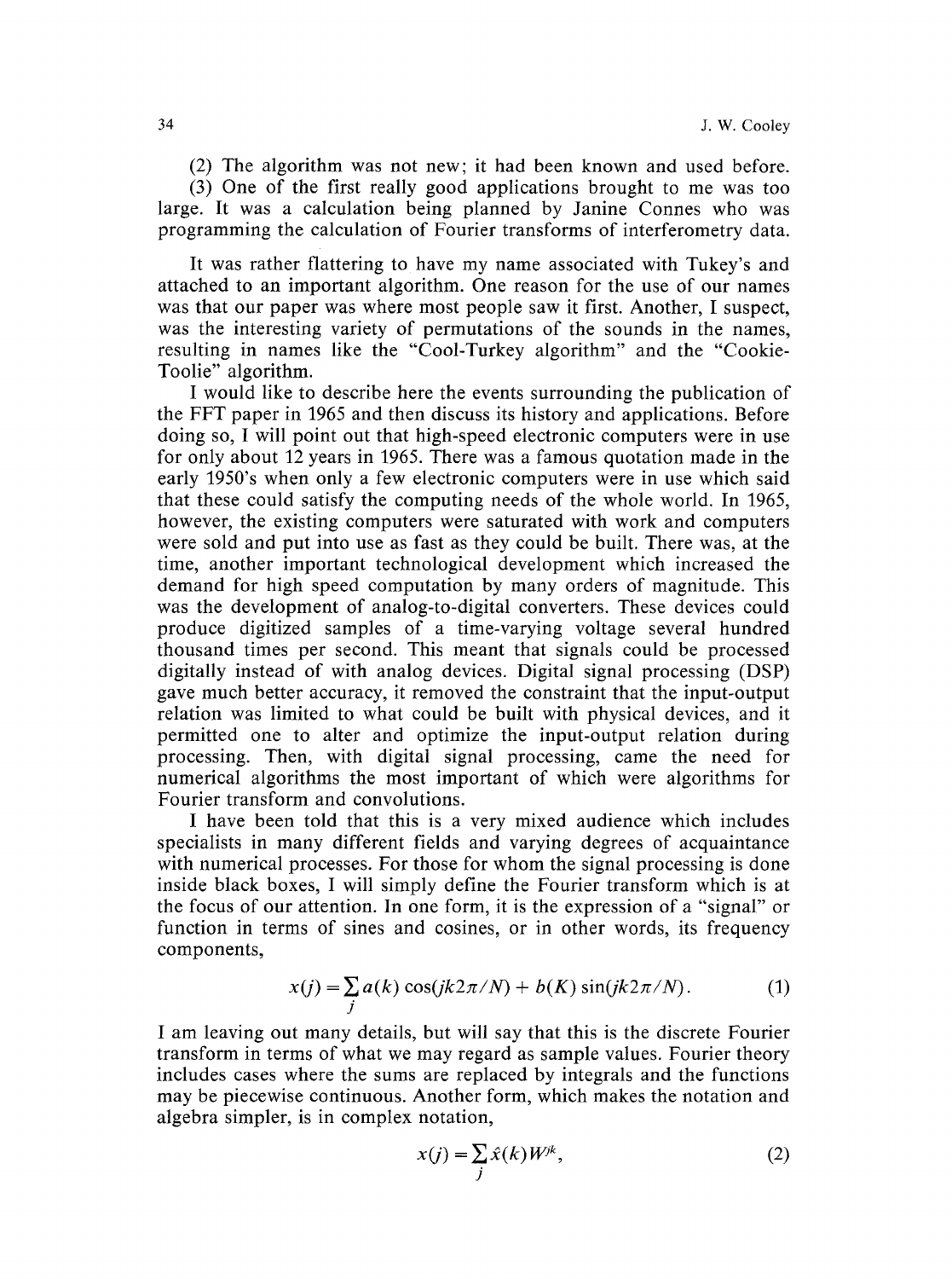The Re-Discovery of the Fast Fourier Transform Algorithm 35

where

$$
W = \exp(-2\pi i/N). \tag{3}
$$

The first marvelous property of these transforms is that their inverses, or solutions,  $a(k)$ ,  $b(k)$ , or  $c(k)$  are given by almost the same formulas and can therefore be computed by the same algorithms. Even with this nice inversion property, when the number of terms in the series and the number of x's is N, the number of operations is  $N^2$ . The FFT algorithms which I am talking about here reduce this to  $N \log(N)$ , a speed-up of a factor of  $N/\log(N)$ . Modest sized sample records start at around  $N = 1000$  meaning a speed-up factor of 100. The spectrometry calculation I will mention later had  $N = 512000$  meaning that if one even considered the calculation by a direct method, the speed-up factor would be about 12 800.

Of the many important theorems concerning Fourier transforms, the most important is probably the convolution theorem. The convolution is defined by

$$
y(j) = \sum_{n} h(n)x(j-n)
$$
 (4)

and is also, in various forms, called a correlation or covariance function or just a moving average. This is expensive to compute. If the number of inputs and outputs are proportional to  $N$ , the number of operations will be proportional to  $N^2$ . The convolution theorem states that the Fourier transforms  $\hat{y}$ ,  $\hat{h}$ , and  $\hat{x}$  of y, h, and x, respectively, are related by

$$
\hat{y}(k) = \hat{h}(k)\hat{x}(k),\tag{5}
$$

which requires only  $N$  multiplications. Therefore, if one computes the Fourier transforms in a number of operations proportional to  $N \log(N)$ , then the number of operations for the convolution will be proportional to  $N \log(N)$  instead of  $N^2$ .

#### **Richard Garwin's Role in the FFF**

Such was the state of affairs in late 1963 when I was recently hired at the new IBM Thomas J. Watson Research Center in Yorktown Heights, NewYork. I was working on a research project of my own when Richard Garwin<sup>1</sup> came to the computing center of the laboratory with some notes he made while with John Tukey at a meeting of President Kennedy's Scientific Advisory Committee, of which they were both members. John Tukey showed that if N, is a composite,  $N = ab$ , then the Fourier series can be expressed as an  $a$ -term series of subseries of  $b$  terms each. If one were computing all values of the series, this would reduce the number of operations from  $N^2$  to  $N(a+b)$ . Tukey also said that if this were iterated, the number of operations would be proportional to  $N \log(N)$  instead of  $N^2$ . Garwin knew that this was a very important calculation and he wanted to have this idea developed and applied.

<sup>&</sup>lt;sup>1</sup> At that time, a staff member of the Watson Scientific Laboratory at Columbia University. Presently at IBM Watson Research Center, Yorktown Heights, NY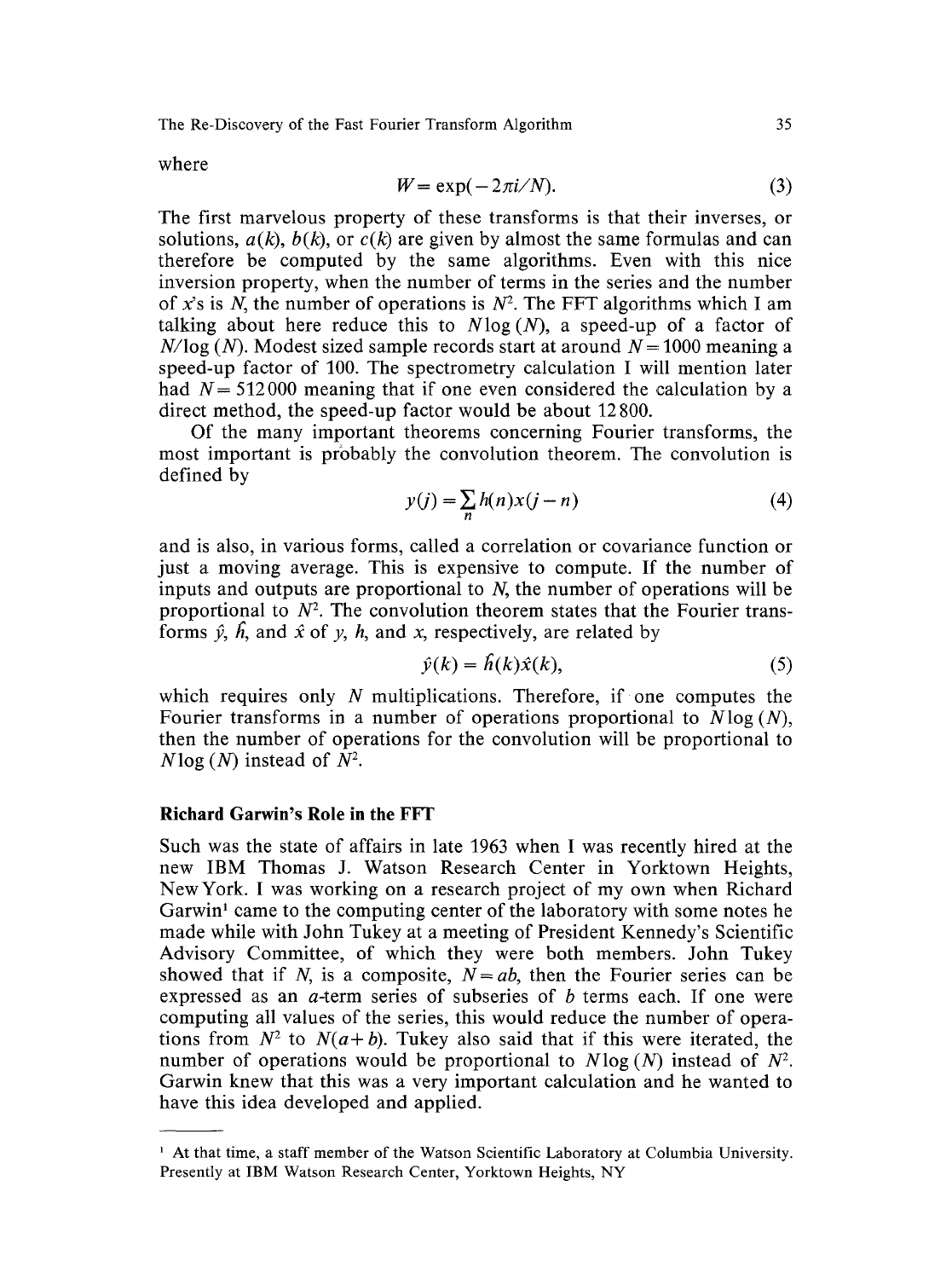Garwin described his problem of determining the periodicities of the spin orientations in a 3-D crystal of He<sup>3</sup>. Later, I found out that he was far more interested in improving the ability to do remote seismic monitoring of nuclear explosions since the Russians would not agree to inspections within their borders thereby hindering efforts at obtaining a nuclear test ban treaty. He also saw a need for the capability of long range acoustical detection of submarines. Like many others, I did not see the significance in this improvement and gave the job a little less priority than my own research. However, I was told of Garwin's reputation and, prodded by his occasional telephone calls (some of them to my manager), I produced a 3-dimensional FFT program. I put some effort into designing the algorithm so as to save storage and addressing by over-writing data and I spent some time working out a 3-dimensional indexing scheme that was combined with the indexing within the algorithm.

#### **The Decision to Publish the FFT Algorithm**

Garwin publicized the program at first through his many personal contacts, producing a small but increasing stream of requests for copies of it. I did a write-up and a version for a program library, but did not plan publishing right away. I gave a talk on the algorithm at a seminar series in our Department of Mathematical Sciences. Ken Iverson and Adin Falkoff, the developers of APL, participated and Howard Smith, a member of the APL group, put the algorithm in APL when it was only a language for defining processes and before it was implemented on any machine. This gave the algorithm a thorough working over at the other seminars.

Another participant in the Mathematics seminars was Frank Thomas, a mathematically-inclined patent attorney. I should clarify this by saying it was, and still is, not a common practice to have lawyers at Mathematics seminars. In any case, he was there and he suggested that there may be patent possibilities. He asked if the idea was new, so I called John Tukey and asked about it. John suggested that I look at some papers by F. Yates, G. E. P. Box, and I. J. Good. The last-mentioned had a full development of a very similar idea which differed in that the mapping from a series to subseries required that the factors of  $N$  be mutually prime. Good's algorithms [3] had advantages and disadvantages, the chief among the latter being that when the factors are mutually prime, they cannot all be small, meaning that the resulting algorithms will not be as fast. The best present-day subroutines contain program modules for the various factors of N which include both FFT and prime factor algorithms. A good example of this is the set of programs by Burrus and Eschenbacher [4].

With this news, a meeting was held to decide what to do with the FFT. It was suggested that the algorithm be put in the public domain and that this should be done by having Schmuel Winograd and Ray Miller design a device that could carry out the computation. My part of the strategy was to publish a paper with a footnote mentioning Winograd and Miller and their device. I did so and sent my draft copy to John Tukey, inviting him to be co-author. He made some changes and emendations, and added some refer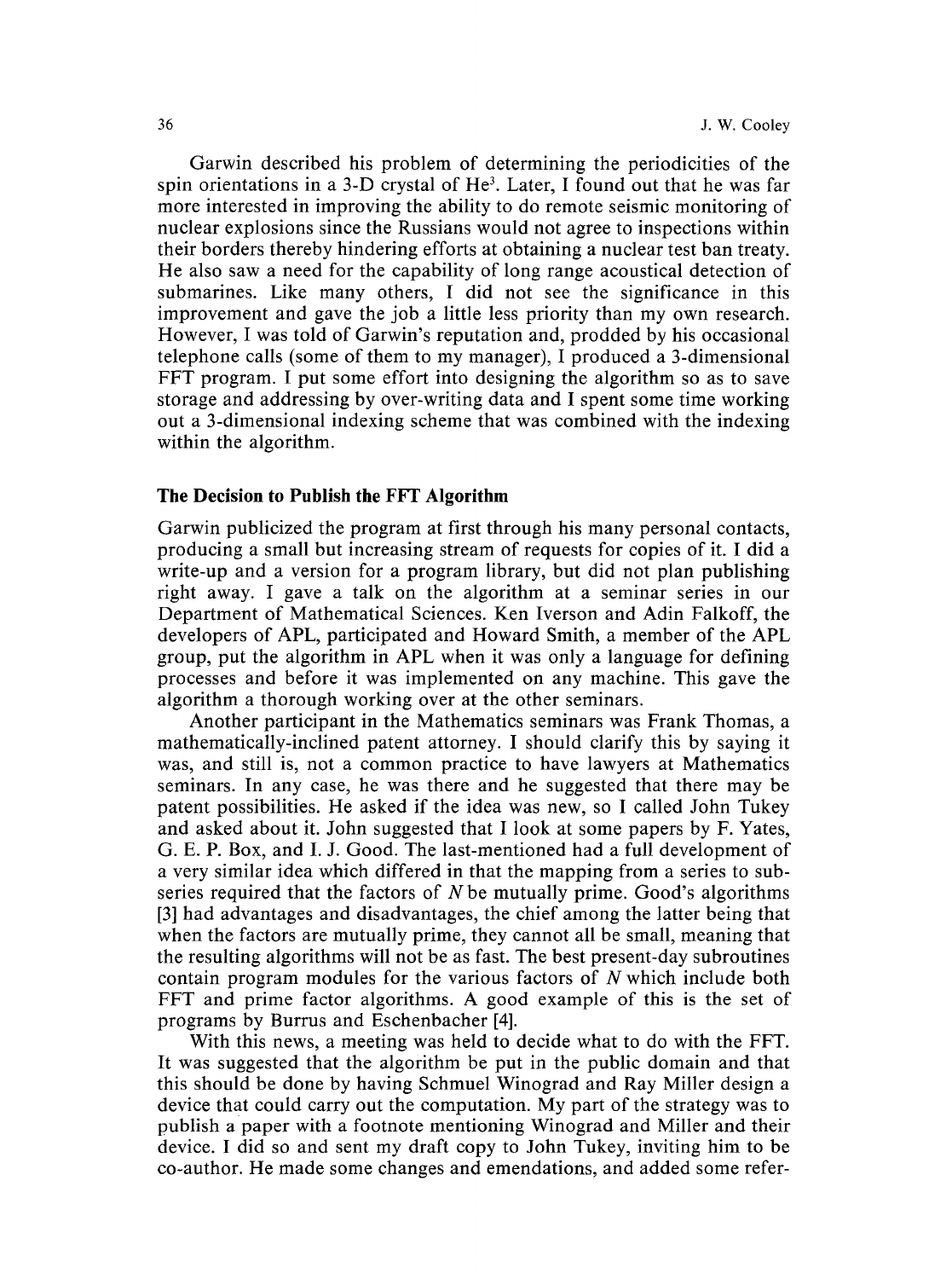The Re-Discovery of the Fast Fourier Transform Algorithm 37

ences. Next came the task of getting it published as quickly as possible. I offered it to *Mathematics of Computation* by sending it to Eugene Isaccson at the New York University Courant Institute of Mathematical Sciences, where I had worked before coming to IBM. The paper was published 8 months after submission in the April 1965 issue.

Thus, the paper made only one round trip between me and Tukey and our only collaboration was in a few telephone conversations. However, we had a previous collaboration in 1953 when Tukey was a consultant at John Von Neuman's computer project at the Institute for Advanced Study in Princeton, New Jersey, where I was a programmer. I programmed for him what later became the very popular Blackman-Tukey method of spectral analysis [5]. The important feature of this method was that it gave good smoothed statistical estimates of power spectra without requiring large Fourier transforms. Thus, our two collaborations were first on a method for avoiding large Fourier transforms since they were so costly and then a method for reducing the cost of the Fourier transforms.

### **The Radix 2 Algorithm**

To give some insight into the FFT algorithms without too many details, one may describe the radix 2 algorithm as  $log_2(N)$  iterations, each of which sweeps through the data doing 2-point Fourier transforms. The radix 2 version of the algorithm as published by myself and Tukey is described by

$$
X_1(k) = X_0(k) + X_0(k+d)W^e,
$$
\n(6)

$$
X_1(k+d) = X_0(k) - X_0(k+d)W^e,
$$
\n(7)

where the exponent  $e$  is a simple function of the index  $k$ . The displacement d either starts at 2 and doubles on each iteration or starts at *N/2* and is halved on each iteration. This can be described as a doubling algorithm. On the first iteration, one obtains a set of 2-point Fourier transforms. On the second, one adjusts half the points with a phase factor and produces a set of 4-point Fourier transforms. This is repeated, giving 8-point transforms and so on.

I wrote my program to overwrite data, thereby using no scratch storage, and saving 2 address formations. A consequence of this is that one has to do a "bit-reversal" permutation at the beginning or at the end. The above computation is commonly referred to as a "butterfly" due to its appearance when described by a signal flow graph, as in Fig. 1.



Fig. 1. Signal flow graph for the decimation-in-time radix2 FFT algorithm. The appearance of this graph gave the name "butterfly" to the computation described by it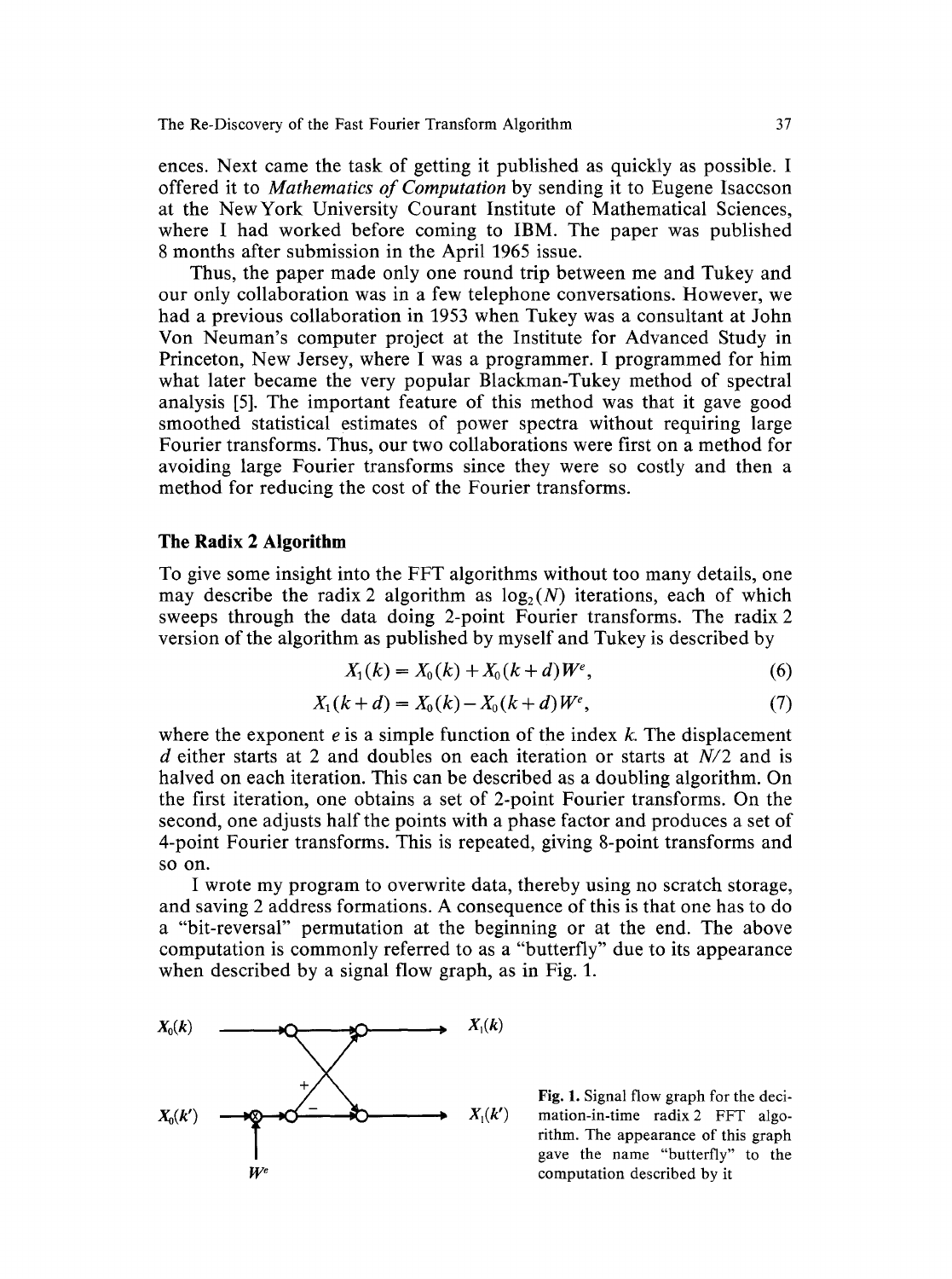

**Fig.** 2. Signal flow graph for the decimation-in-frequency (Sande-Tukey) radix 2 FFT algorithm

A statistics student of Tukey's, Gordon Sande, who was exposed to the factorization idea in one of Tukey's courses, derived a slightly different form of the algorithm which is described as follows:

$$
X_1(k) = X_0(k) + X_0(k + d),
$$
\n(8)

$$
X_1(k+d) = [X_0(k) - X_0(k+d)]W^e.
$$
 (9)

This is known as the Sande-Tukey form of the FFT and is described by the signal flow graph in Fig. 2. The complex phase function  $W<sup>e</sup>$  has been given the popular name "twiddle factor" by Sande. Both forms of the FFT algorithm are useful since one permits putting the bit-reversal at the beginning and the other permits doing it at the end. The total number of arithmetic operations is the same but one or the other may be preferred due to the particular architecture of the machine.

#### **Public Relations and Merchandising of the** FFF

Another member of our department, Lee Alsop, who was a geophysicist and adjunct professor at the Lamont Geophysical Laboratory of Columbia University decided to try the new algorithm on a record of 2048 samples of a strain seismograph of the Rat Island earthquake. He found that he not only got the promised speed-up ratio, but further testing with numerically generated data showed that the accuracy was much greater than that obtained by conventional methods. IBM made efforts to publicize the algorithm to the extent that it ran full page advertisements in Scientific American and a few other publication, describing Lee Alsop's results with the algorithm.

Then I was shown an excellent paper by Gordon Sande, in which he carried the subject further, showing how the fast Fourier transform (FFT) could be used to reduce computation in covariance calculations. After hearing about our paper going out to *Mathematics of Computation,* he did not publish his in its original form. However, he distributed many good subroutines and published an excellent paper with Morven Gentleman [6] on the algorithm and a Wilkinson type error analysis. Their results showed that on an average, the FFT error was lower by a factor which is the same as the speed-up factor,  $N/\log(N)$ , thereby substantiating what Lee Alsop found in his calculations. Thus, the new algorithm was not only faster but more accurate.

38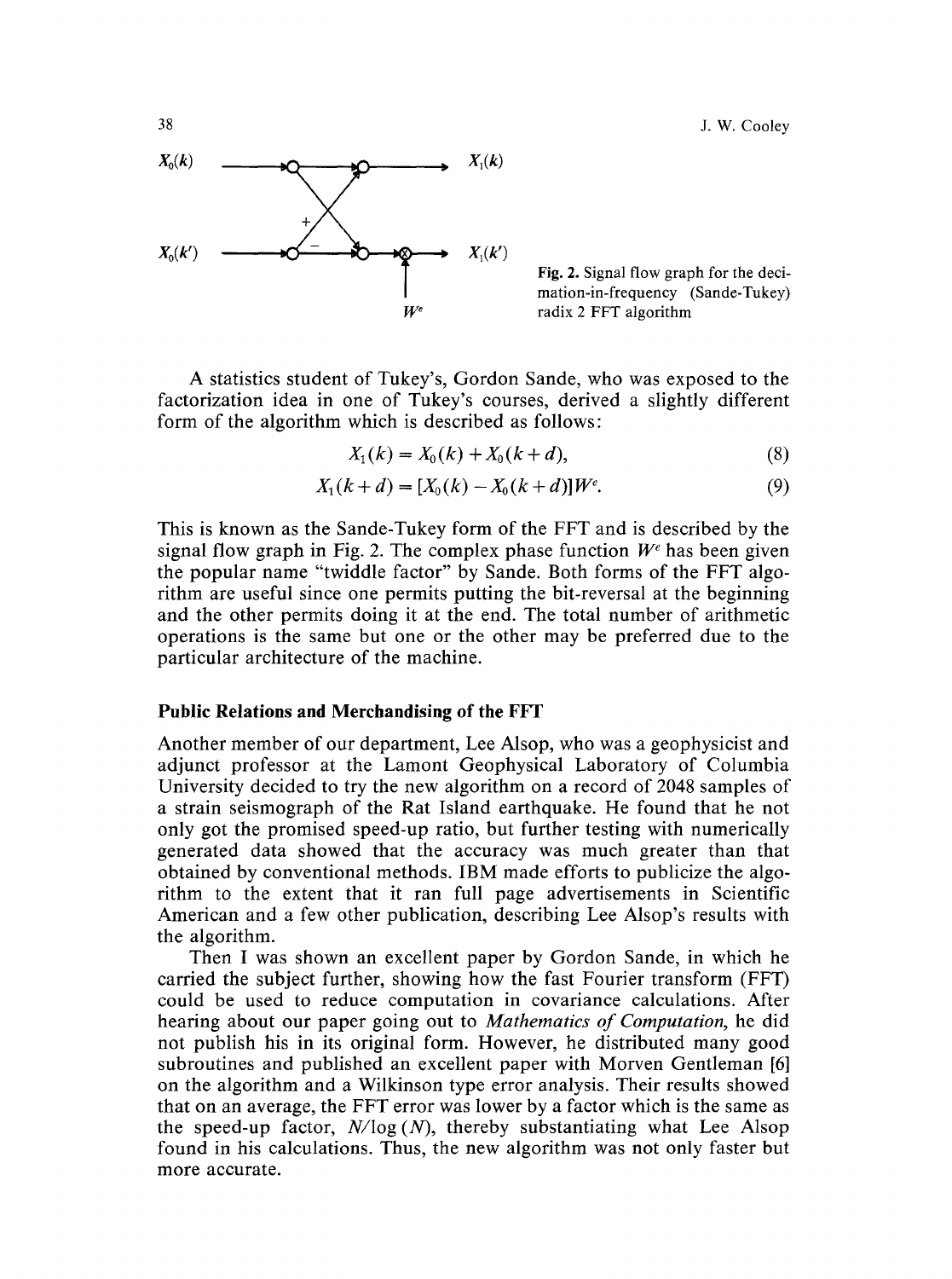Almost simultaneously, Lloyd Welch, a mathematician at the Jet Propulsion Laboratory, Pasadena, California, designed an FFT algorithm by algebraic methods at the request of someone who needed it, independent of any previous ideas or suggestions. His work was only published in reports [7]. I have heard of several other discoveries of the FFT algorithm and I am sure that there were even more that I did not hear of.

Another result of Garwin's efforts was a seminar run at the IBM Watson Research Center to publicize the algorithm and familiarize IBMers with it. I say that I was lucky when I happened to be sitting where I was when Dick Garwin came along and I was lucky again when Hirsh Cohen, then department director, asked two excellent statisticians, Peter D. Welch and Peter A. W. Lewis, to join me in running the seminar. In a fairly short time we prepared notes which later became a thick research report describing the algorithm and developing some important theory and applications. This proved to be a very fertile field for research. The work for the seminar was extended and rewritten in a series of papers on the FFT and its applications. These papers elaborated on the theory of the discrete Fourier transform and showed how standard numerical methods should be revised as a result of the economy in the use of the FFT. These included a paper on the neglected theory of the finite Fourier transform [8], new methods for digital filtering [9] and spectral analysis [10] and [11]. The work on spectral analysis was essentially to make the revisions brought about by the reduced cost of the Fourier transforms, i.e., to re-write the Blackman-Tukey methods. This was a period of great productivity for many who had early contact with the FFT and were able to develop its applications. For me, it was also a very great education since it brought me in contact with many people with important applications. Furthermore, these people all thought I knew much more than I did, so I had to do a lot of studying to come closer to expectations.

Since the idea of solving the Poisson equation was of interest to me since the days of programming numerical weather forecasting, a paper on using Fourier methods for its solution, by Roger Hockney [12], caught my attention. He used the very clever cyclic reduction method combined with a form of the FFT algorithm, before seeing any of the FFT papers, and got very good results. I contacted him and eventually got IBM to hire him as a member of our Mathematics department where he did very good work in solving plasma problems, doing galaxy simulations and solving particle models for transistors using FFT subroutines [13].

## **The IEEE ASSP Digital Signal Processing Committee**

The next level of activity came through contact with the speech and signal processing people at Massachusetts Institute of Technology. Tom Stockham telephoned me and excitedly told how important the algorithm was to them and what they were doing with it. Through him, I came into long-lasting and fruitful contacts with Charlie Rader, Ben Gold, Alan Oppenheim, Charles Rabiner, Ron Crochiere, Cliff Weinstein, to name just a few, all of whom are now important names in digital signal processing. They had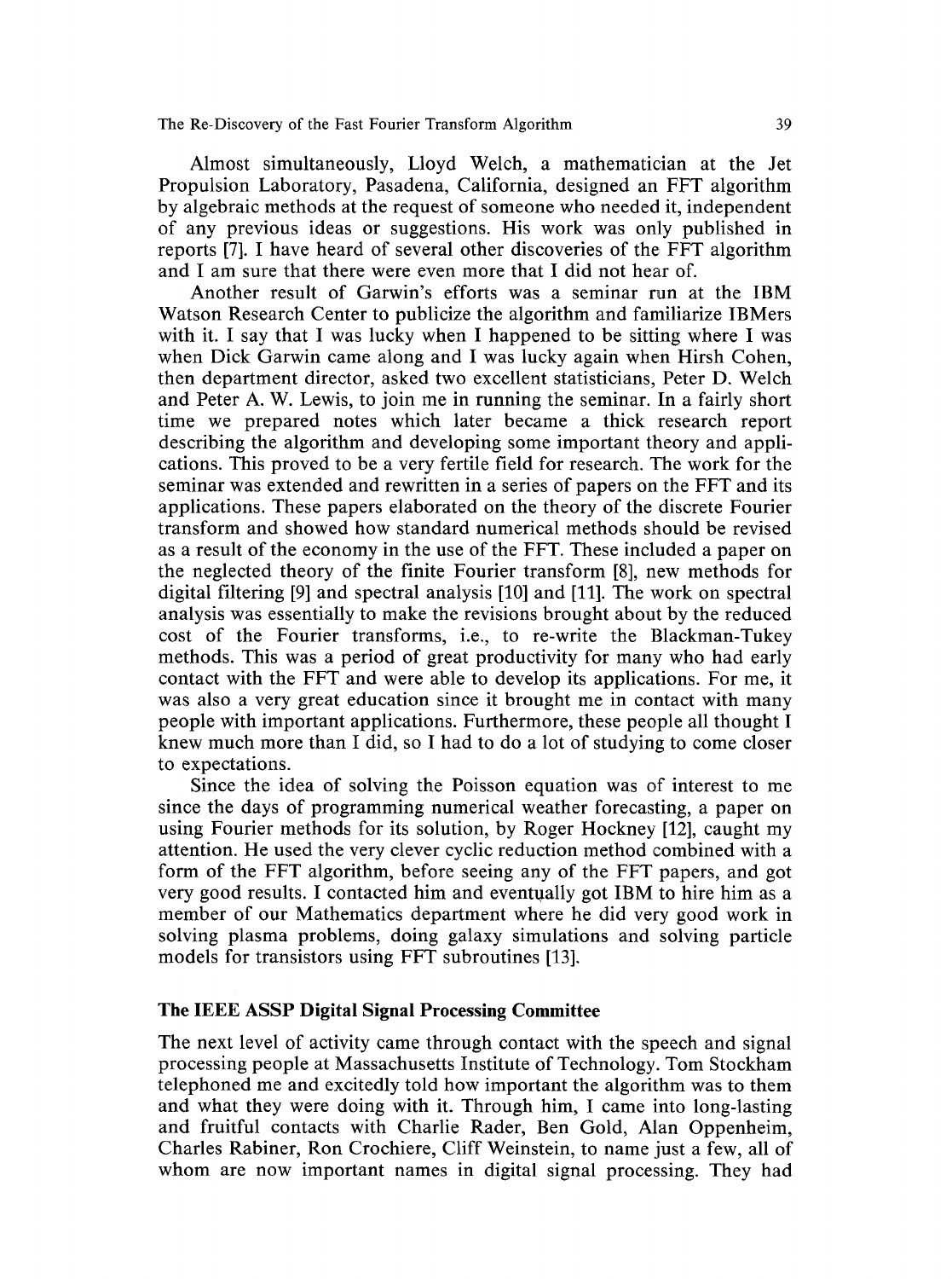developed digital methods for processing speech, music, and images and the very great obstacle to making their methods feasible was the amount of computing required. This was the first really impressive evidence to me of the importance of the FFT. We invited the MIT people to the IBM Research Center where Stockham gave lectures and demonstrations showing how he "corrected" old Enrico Caruso records and did such things as removing violins from the background. Later, Stockham became founder of Soundstream, one of the two large digital recording companies in the United States.

I was invited to join them, some very inspiring Bell Laboratories people such as James Kaiser, Howard Helms, and others on the Digital Signal Processing Committee of the IEEE Society for Audio and Electroacoustics. This committee was undertaking the task of publicizing and developing the FFT algorithms. To reflect the shift in emphasis, the name was later changed to the IEEE Acoustics Speech and Signal Processing Society.

#### **Fourier Spectrometry**

One of the contacts which proved to have great mutual benefit was with Janine Connes, a member of the advisory committee of this conference. She first wrote to say that she had to compute Fourier transforms of very long data sequences. These were interferometer measurements made by a new and more powerful device built by her husband the astronomer, Pierre Connes. One extraordinary thing about this was that a single record of data was about 512 000 points and all values of the spectrum were needed. This was beyond the capacity of the high speed memory of existing machines. Another novel aspect was that the data was a real even sequence, while the FFT algorithm, as written, was for complex sequences. Thus, there was a four-fold redundancy in the complex transform which had to be exploited due to the amount of data. At that time, people were doing transforms of real data by just running the algorithm with zeroes in the imaginary parts. **It**  was somewhat wasteful, but the FFT brought such an improvement, it seemed insignificant with smaller problems. Janine Connes visited the IBM Research Center to discuss the FFT and its application to her problem. I told her that the IEEE DSP committee was planning a workshop for people like herself and suggested that she come.

### **The Arden House Workshops**

Bill Lang, manager of the acoustics laboratory at IBM and then chairman of the DSP committee suggested that we run a workshop on the FFT in Arden House, the Harriman mansion on top of a mountain in Harriman Park, in NewYork. The first was in 1967 [14] and another was held in 1968 [15]. These were unique in several respects. One was that they included people from many different disciplines: There were heart surgeons, statisticians, geologists, university professors, and oceanographers, just to name a few. The common interest was in the use of the FFT algorithms and every one of the approximately 100 attending had something useful to say in his presentation. Another thing that was unique was that work was really done.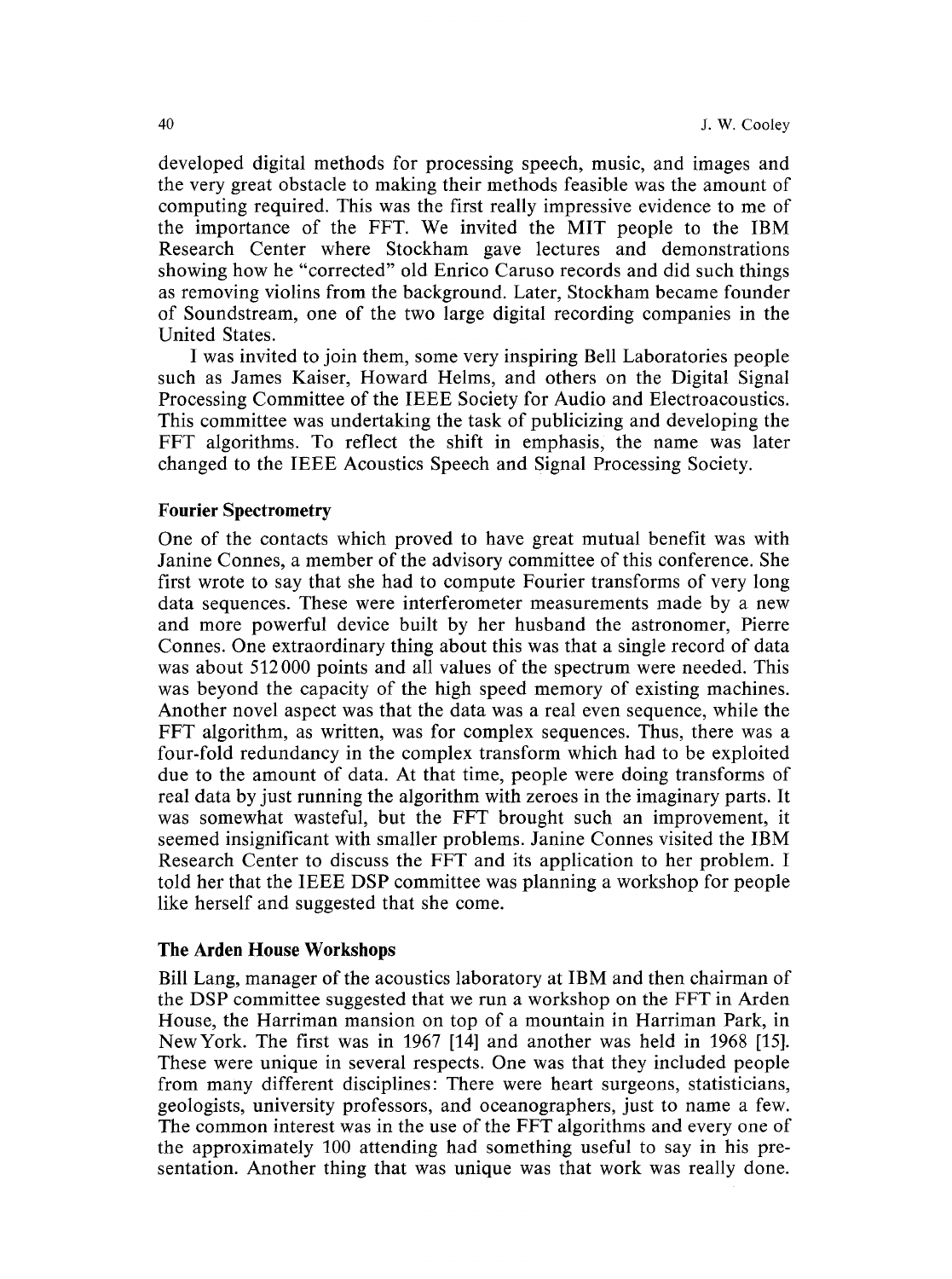People got together to formulate and work out solutions to problems. Here, we got to work on Connes' problem. I and others had worked out algorithms which permitted one to do such tricks as doing two real FFT's with one complex FFT and for doing an N-point real transform via an  $N/2$ -point complex transform. At the workshop, I devised an algorithm for computing a real cosine transform, i.e. a transform of real even data. Norman Brenner, then a graduate student at MIT, working with Charles Rader, was a prolific programmer of all kinds of FFT's. He worked with Connes and designed a program that computed the FFT of a large sequence by scheduling the algorithm so it could use auxiliary storage with very little overhead. Since then, this has been done in many environments, including the use of magnetic drums, tapes, disks, and lately, hierarchical cache storage systems and parallel processors. These ideas and a monumental effort by Janine Connes resulted in her calculation of the infrared spectra of the planets which has become a standard reference book [16].

### **The History of the FFT**

Meanwhile, I started learning the history of the FFT. Garwin questioned his colleague, Professor L.H. Thomas of the IBM Watson Scientific Laboratory of Columbia University, who had been my thesis advisor when I was a graduate student there. Thomas gave Garwin a paper he published in 1963 [17] which described a large Fourier series calculation he did in 1948 on IBM punched card machines: a tabulator and a multiplying punch. He said that he simply went to the library and looked up a method. He found a book by Karl Stumpff [18] that was a cook-book of methods for Fourier transforms of various sizes. Most of these used the symmetries of the trigonometric functions to reduce the number of computations by a constant factor. In a very few places Stumpff showed how to obtain larger transforms from smaller ones, and then left it to the reader to generalize. Thomas made a generalization that used mutually prime factors and got the same type of algorithm as I.J. Good. His computing scheme was for a special value of  $N$  for which this was a very efficient procedure but his paper describes the prime factor in very general terms.

Shortly after the publication of the *Mathematics of Computation* paper, a letter from Philip Rudnick of the Scripps Institution of Oceanography in San Diego, California, said that he had programmed the radix 2 algorithm using a method published by Danielson and Lanczos in 1942 [19] in the *Journal of the Franklin Institute,* a journal of great repute which publishes articles in all areas of science, but which did not enjoy a wide circulation among numerical analysts. Rudnick published improvements in the algorithm [20] in 1966. It was interesting to meet him and ask why he did not publish. He said that he was only interested in having a computer program to do his data analysis. This was another failure in the communication of good and useful ideas, the primary point of Garwin's 1969 Arden house keynote address [21].

I would like to mention two important concepts in numerical algorithms which, it is said, appeared first in the FFT algorithm.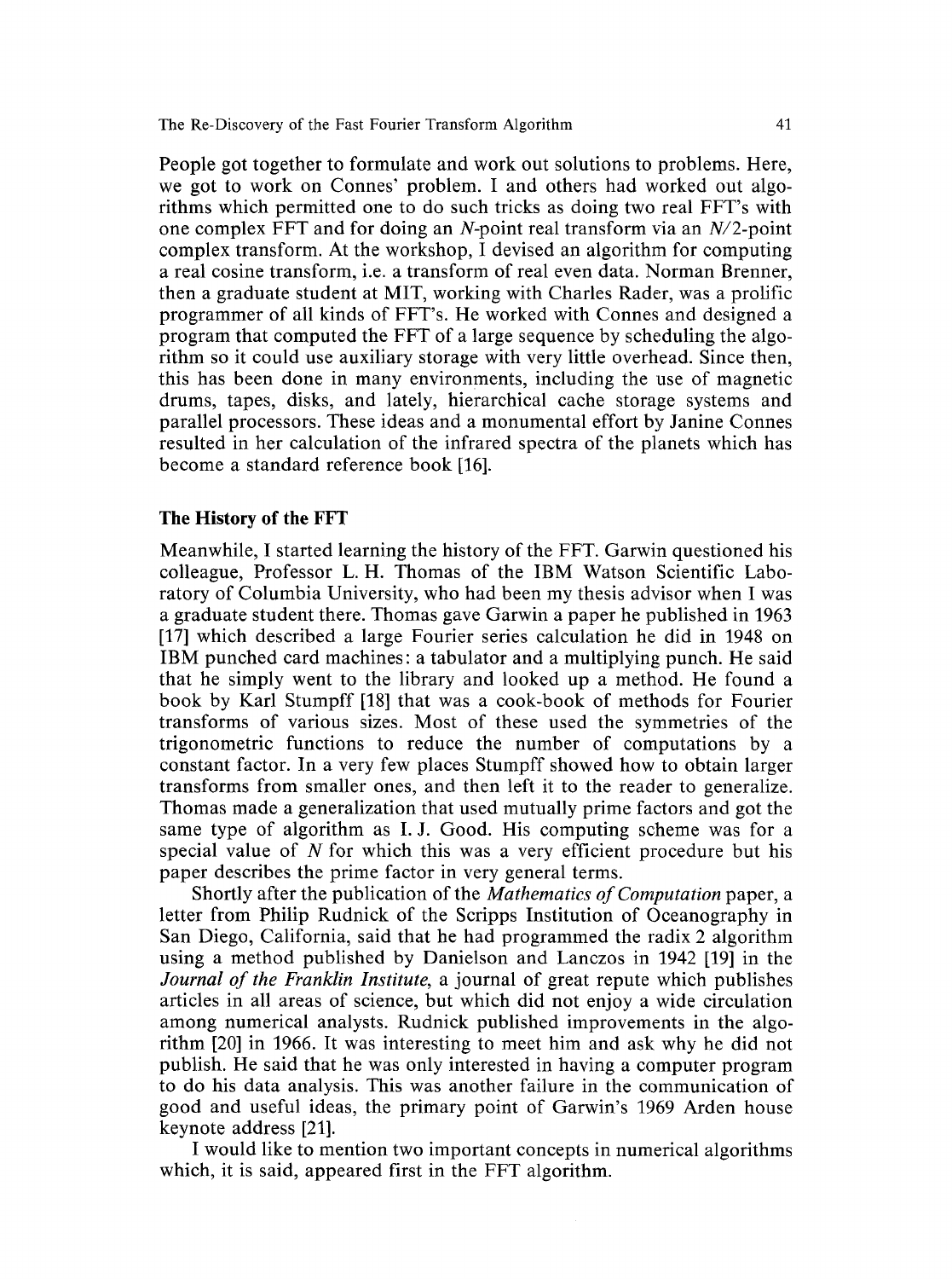- $-$  The first is the divide-and-conquer approach. If a large N-size problem requires effort that increases like some power of N, then one can, in general, reduce computation by dividing the problem into parts having the same structure.
- The second concept is the asymptotic behavior of the number of operations. This was not significant for small N so the importance of early forms of the FFT algorithms was not noticed even where they would have been very useful.

I can illustrate this point by going back to the Danielson and Lanczos paper [19]. They consider the problem of computing Fourier coefficients from a set of equally-spaced samples of a continuous function. It is not only a long laborious calculation, but one also has the problem of verifying accuracy. Errors could arise from mistakes in computing, which were frequent on desk calculators, or from undersampling the data. Lanczos pointed out that although the use of the symmetries of the trigonometric functions, as described by Runge, reduced computation, one still had an  $N^2$ algorithm. In a previous reading of this paper, I obtained and published [22] the mistaken notion that Lanczos got the doubling idea from Runge. He really only attributes the use of symmetries to Runge, citing papers published in 1903 and 1905 which I could not find. The Stumpff paper [18] gave a reference to Runge and König [23] which contains the doubling algorithm but does not give it much prominence. Thus, it appears that Lanczos independently discovered the clever doubling algorithm, embodied in the butterflies above, and used it to solve the problems of both computational economy and error control. He writes, in the introduction to [19] on page 366, "We shall show that, by a certain transformation process, it is possible to double the number of ordinates with only slightly more than double the labor". He goes on to say:

"In the technique of numerical analysis the following improvements suggested by Lanczos were used: (1) a simple matrix scheme for any even number of ordinates can be used in place of available standard forms; (2) a transposition of odd ordinates into even ordinates reduces an analysis for  $2n$  coefficients to two analyses for *n* coefficients; (3) by using intermediate ordinates it is possible to estimate, before calculating any coefficients, the probable accuracy of the analysis; (4) any intermediate value of the Fourier integral can be determined from the calculated coefficients by interpolation. The first two improvements reduce the time spent in calculation and the probability of making errors, the third tests the accuracy of the analysis, and the fourth improvement allows the transform curve to be constructed with arbitrary exactness. Adopting these improvements the approximation times for Fourier analyses are: 10 min for 8 coefficients, 25 min for 16 coefficients, 60 min for 32 coefficients, and 140 min for 64 coefficients.<sup>2"</sup>

<sup>2</sup>Reprinted from the *Journal of the Franklin Institute,* Vol. 233, pp. 365--380 and pp. 435--452, with permission from Pergamon Journals Ltd, Elmsford, NY 10573, USA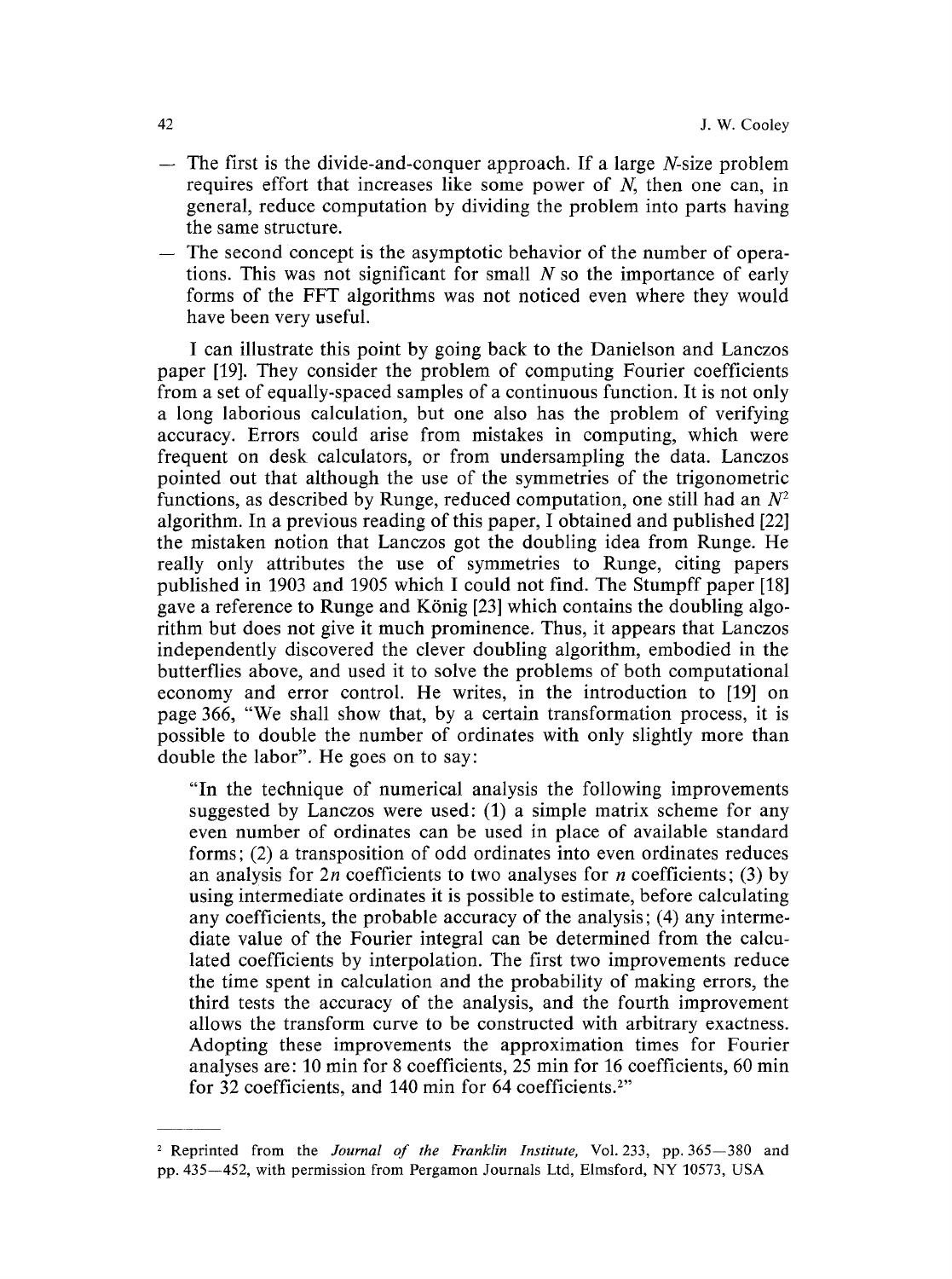Lanczos' matrix scheme in (1) reduces the data to even and odd components of the function so that real cosine and sine transforms may be computed. The rest of the process makes use of the symmetries of the sines and cosines, similar to the methods of Runge. After this, he uses the doubling algorithm. Step (2) is what we have been calling the twiddle factor multiplication and in Step (3) he does the butterfly calculation but observes accuracy by comparing the two inputs: the Fourier coefficients of the subseries. If they are the same, the high frequency half of the new transform is zero and, assuming that there are no frequency components beyond that, the sampling rate is sufficient and no errors have occurred. Thus, it appears that Lanczos had the FFT algorithm and if he had an electronic computer, he would have been ready to write a program permitting him to go to arbitrarily high power of 2. It seems strange, for us, to see his remark on p. 376, "If desired, this reduction process can be applied twice or three times."

This is an outstanding example of the difference in point of view between different generations of numerical analysts. They had the doubling algorithm, which was capable of doing Fourier transforms in  $N \log(N)$ operations but its potential power did not seem to be appreciated. It was considered as much a method for checking accuracy as for reducing computing and many did not foresee the possibility of automating the procedure. Then, publishing it in the *Journal of the Franklin Institute* caused this important paper to go unnoticed until Philip Rudnick, who was not a numerical analyst, revived it. Rudnick also ignored the opportunity to expose it to the world. Lanczos later published his *Applied Analysis* in 1956 [24] with only a few words and a footnote (p. 239) referring to the Danielson and Lanczos paper and I find no references at all in his later books including his 1966 book, *Discourse on Fourier Series* [25].

## **Gauss and the FFT**

After reading the above early papers, I wrote what I thought to be the history of the FFT algorithm [22] believing that I did not have to back earlier than to Runge. Some years later, while working on his book, Herman Goldstine [26] gave me a reference to a section of a book by Gauss [27] that contained the essentials of the FFT algorithm. I got a copy of the paper, which was in a neo-classic Latin that I could not read. The formulas and a slight recognition of a few words indicated he was doing a kind of Lagrangian interpolation that presumably would lead to the basic FFT algorithm. I put this aside as a very interesting post-retirement activity.

Several years later, some old signal processing friends, Don Johnson and Sidney Burrus at Rice University, told me that they and a very energetic graduate student, Michael Heideman, were studying Gauss and the FFT. Heideman not only got the paper translated but found and described many others who wrote of FFT methods, between Gauss and my early references.

## **Conclusion**

This story of the FFT can be used to give one incentive to investigate not only new and novel approaches, but to occasionally look over old papers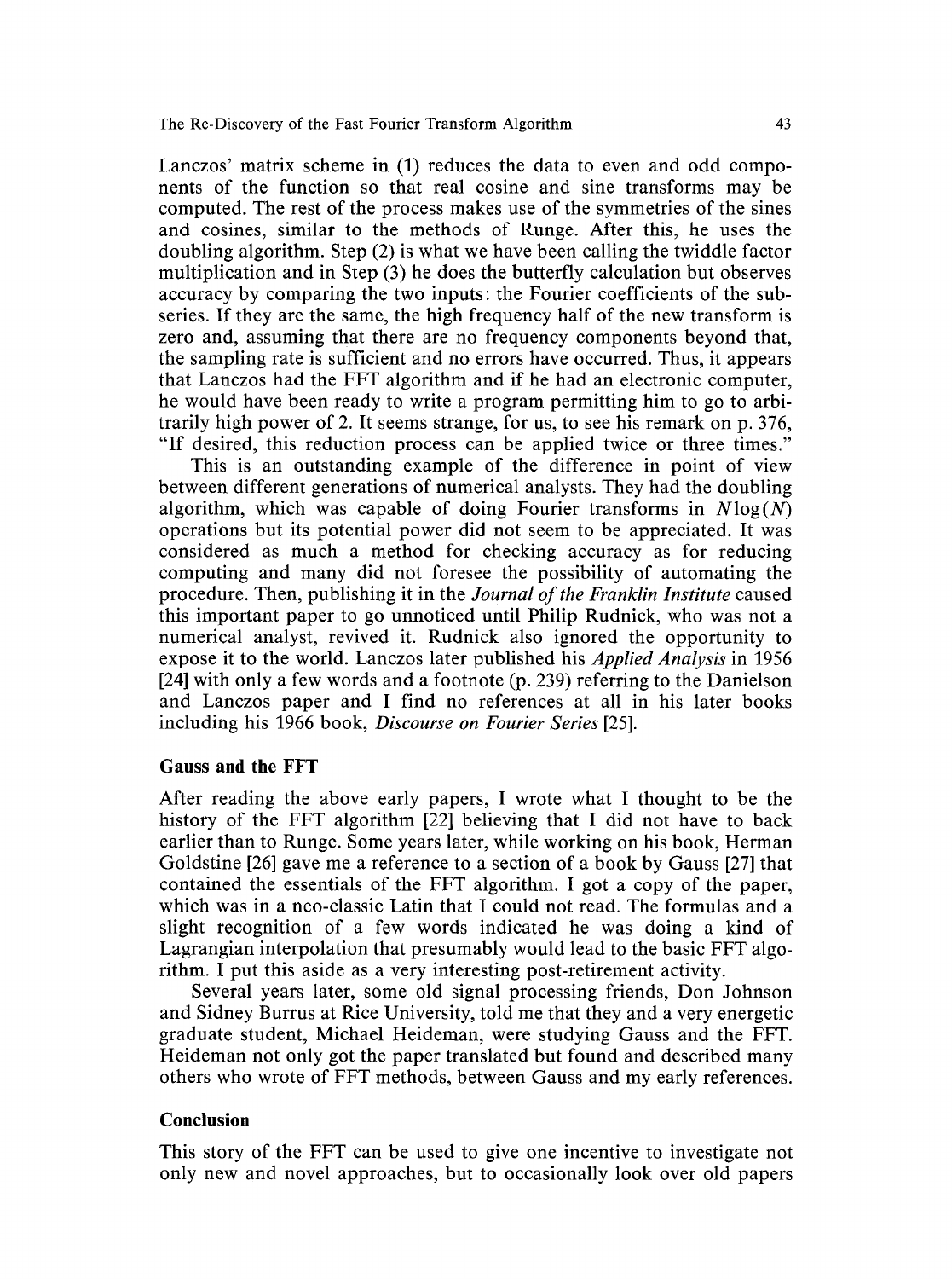**and see the variety of tricks and clever ideas which were used when computing was, by itself, a laborious chore which gave clever people great incentive to develop efficient methods. Perhaps among the ideas discarded before the days of electronic computers, we may find more seeds of new algorithms.** 

*Acknowledgement.* I would like to thank Gerald Present of the IBM Thomas J. Watson Laboratory for reviewing the manuscript and suggesting numerous corrections at all levels. Since many names and events had to be recalled by memory, I am grateful to Richard L. Garwin and John W. Tukey for reviewing and correcting the factual information in the manuscript of this paper.

A paper similar to this was given at the ACM Conference [28]. Although the audience and the main points of the ACM paper were different, a small portion of the material is the same. Where similarities exist, they are published here with the kind permission of the Association for Computing Machinery. I also express my gratitude to Pergamon Journals, Inc. for permitting the quotations from the Danielson and Lanczos paper [19].

#### **References**

- [~l] M.T. Heideman, D. H. Johnson, C. S. Burrus, The *ASSP Magazine (Oct.)* 1984, *1, 14.*
- [2] J. W. Cooley, J. W. Tukey, *Math. Comp.* 1965, *19,* 297.
- [3] I. J. Good, *J. RoyalStatist. Soc., Ser. B.* 1958, *20,* 361; 1960, *22,* 371 (MR 21 1674; MR 23 A4231).
- [4] C. S. Burrus, P.W. Eschenbacher, *IEEE Trans. Aeoust. Speech and Signal Processing*  1981, *ASSP-29,* 806.
- [5] R.B. Blackman, J.W. Tukey, The *Measurement of Power Spectra,* Dover, NewYork, 1959.
- [6] W. M. Gentleman, G. Sande, *Fast Fourier Transforms for Fun and Profit* (1966 Fall Joint Computer Conf., AFIPS Proc. Vol. 29), Spartan, Washington, DC, 1966, pp. 563–578.
- [7] L.R. Welch, *Computation of Finite Fourier Series* (Tech. Report No. SPS 37-37, Vol. 4), Jet Propulsion Lab, Pasadena, CA, 1966. Also, *A Program for Finite Fourier Transforms*  (Tech. Report No. SPS 37-40, Vol. 3), Jet Propulsion Lab, Pasadena, CA, 1966.
- [8] J. W. Cooley, P. A. Lewis, P. D. Welch, *IEEE Trans. Audio Eleetroacousties* 1969, *A U-17,*  77.
- [9] J. W. Cooley, P. A. W. Lewis, P. D. Welch, *IEEE Trans. on Education* 1969, *E-12,* 27.
- [10] P. D. Welch, *IEEE Trans. Audio Electroaeoustics* 1969, *AU-15,* 209.
- [11] J. W. Cooley, P. A. W. Lewis, P. D. Welch, *J. Sound Vib.* 1970, *12,* 339.
- [12] R.W. Hockney, *J. Assoc. Computing Machinery* 1965, *12,* 95.
- [13] R. W. Hockney, The *Potential Calculation and Some Applications* (Methods in Computational Physics, Vol. 9), Academic Press, NewYork, 1970; *LB.M. Research Report R.C. 2870,* 1970.
- [14] Special Issue on Fast Fourier Transform and Its Application to Digital Filtering and Spectral Analysis, *IEEE Trans. Audio Electroacoustics* 1967, *A U-I5,* 43.
- [15] Special Issue on Fast Fourier Transform, *IEEE Trans. Audio Electroacoustics* 1969, *AU-17,* 65.
- [16] J. Connes, P. Connes, J.-P. Maillard, *Atlas des Spectres dans le Proche Infrarouge de Vbnus, Mars, Jupiter et Saturne,* Editions du Centre de la Recherche Scientifique, Paris, 1969.
- [17] L. H. Thomas, in: *Applications of Digital Computers,* Ginn, Boston, 1963.